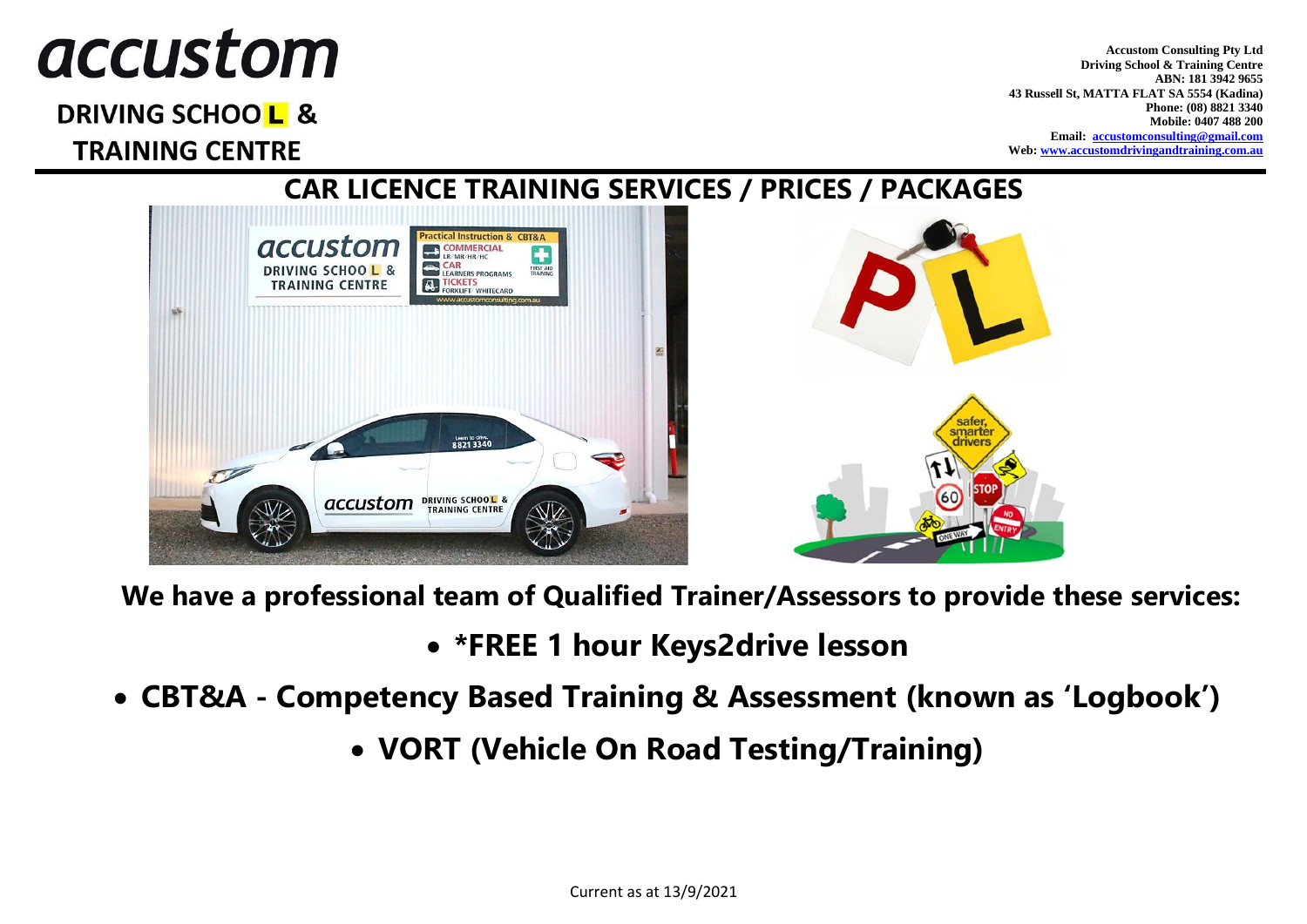# **Unsure on CBT&A vs VORT? Which method do I take?**

#### **Have a chat with our Administration or Instructors to assist you in making a decision or check out your logbook for further information.**

## **Options to progress to P1 Provisional Licence**

To gain your P1 Provisional Licence you must:

- . hold a Learner's Permit for at least 12 months if under 25 years of age, or at least 6 months if aged 25 or above
- . be 17 years or older: and
- have completed at least 75 hours (including 15 hours night driving) with a Qualified Supervising Driver.
- Pass a Hazard Perception Test

However, you may attempt your Vehicle On Road Test (VORT) or final drive (Task 30 in this book) in Competency Based Training & Assessment (CBT&A) at any time.





**Further information in your "Driving Companion" (Logbook) or visit: <https://mylicence.sa.gov.au/>**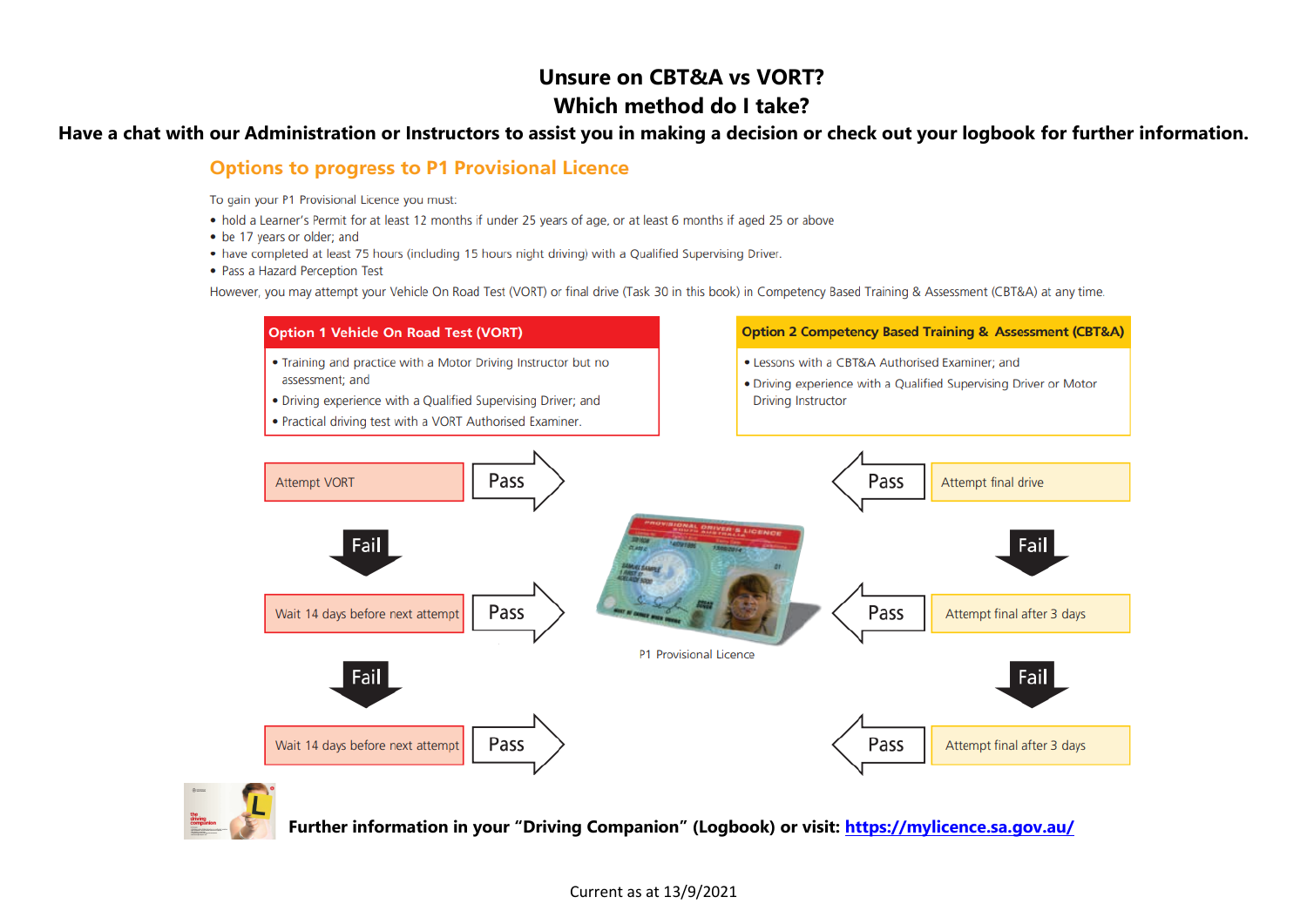

Which method of training & assessment should I take?

= **V**ehicle **O**n **R**oad **T**est

See pages 5, 35, 36, 37 in your 'driving companion' for further information about VORT

= **C**ompetency **B**ased **T**raining & **A**ssessment

See pages 5, 38 through to 74 in your 'driving companion' for further information about CBT&A

**LEARNER DRIVER?**

New Learners can opt for either method depending on confidence and preference of instructor.

#### **LEARNER LICENCE / HAVE HELD PREVIOUS LICENCE?**

Learner licence holders that have already previously held a licence can opt for either method depending on confidence and preference of instructor – however commonly opt for the VORT method as they are not new to driving on the road but just need a refresher before attempting a test.

### **INTERNATIONAL PERMIT?**

International permit holders that have already previously held a licence can opt for either method depending on confidence and preference of instructor – however commonly opt for the VORT method as they are not new to driving on the road but just need training on Australian Road Law before attempting a test.

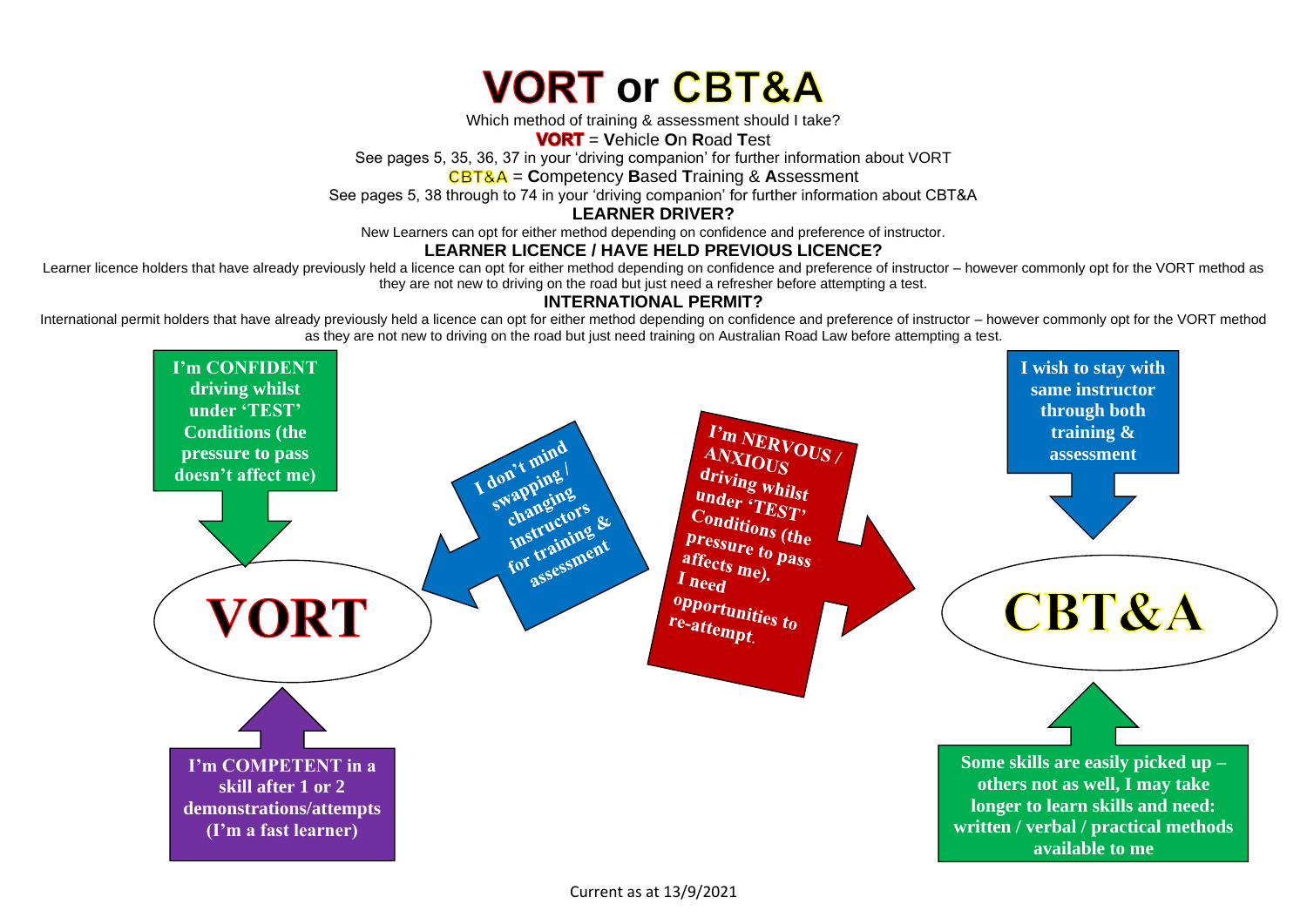

About the free lesson: Keys2drive is providing a free driving lesson to learner licence holders **(overseas licence holders are not eligible)**, which brings the learner and their parent/supervisor together with a Keys2drive accredited professional driving instructor.

The Keys2drive free lesson aims to change the way learners drive by changing the way they learn, helping them to becoming a safer P-plate driver.

The free driving lesson introduces the Keys2drive practical learning approach to learner drivers and their parent/supervisor, and offers examples of how it can be used when learning to drive a car. Participants get lots of great advice and information about how to practise and what to aim for.

Many new drivers believe they are better at driving than they actually are. Keys2drive aims to give them a much more accurate and realistic picture, helping to build a foundation for lifelong safe driving.

#### Get your Keys2drive [free driving lesson now!](https://www.keys2drive.com.au/learners/create) Visit:<https://www.keys2drive.com.au/>

| <b>Eligibility for Keys2drive</b>                                                                                                                                                                                                                                                                                                                                        | K <sub>2</sub> D                                                        | <b>SERVICE</b>                                                                | <b>COST</b> | <b>SERVICE INFORMATION</b>                                                                                                                                                                                                                                                                                                                                                                                                                                                                                                                                                                                                                                                             |
|--------------------------------------------------------------------------------------------------------------------------------------------------------------------------------------------------------------------------------------------------------------------------------------------------------------------------------------------------------------------------|-------------------------------------------------------------------------|-------------------------------------------------------------------------------|-------------|----------------------------------------------------------------------------------------------------------------------------------------------------------------------------------------------------------------------------------------------------------------------------------------------------------------------------------------------------------------------------------------------------------------------------------------------------------------------------------------------------------------------------------------------------------------------------------------------------------------------------------------------------------------------------------------|
| To be eligible for K2D free lesson<br>you must:<br>Hold an Australian learner's<br>permit<br>The learner driver's fully<br>licensed supervising driver<br>must attend the entire 60-<br>minute Keys2drive free<br>lesson<br>If you have ever held a full<br>driver's licence in Australia<br>OR overseas, then you are<br>not eligible for the<br>Keys2drive free lesson | Keys2drive<br>- An Australian<br>Government-<br>funded 1 hour<br>lesson | 1 x 60 minute FREE driving<br>lesson<br>Register at:<br>www.keys2drive.com.au | <b>FREE</b> | Keys2drive is an Australian Government-funded<br>program providing learner drivers and their<br>parents/supervisors a free driving lesson with a<br>Keys2drive accredited professional driving instructor.<br>The free lesson goes for 60 minutes, during which<br>the Keys2drive accredited driving instructor will<br>explain the Keys2drive learning approach - 'Find<br>Your Own Way' – and offer examples of how it can<br>be used when learning to drive. The remaining<br>lesson time includes a practical demonstration of<br>these skills being used and taught and you will be<br>driving.<br><b>PLEASE NOTE: This lesson is NOT a</b><br>lesson to prepare for a VORT test. |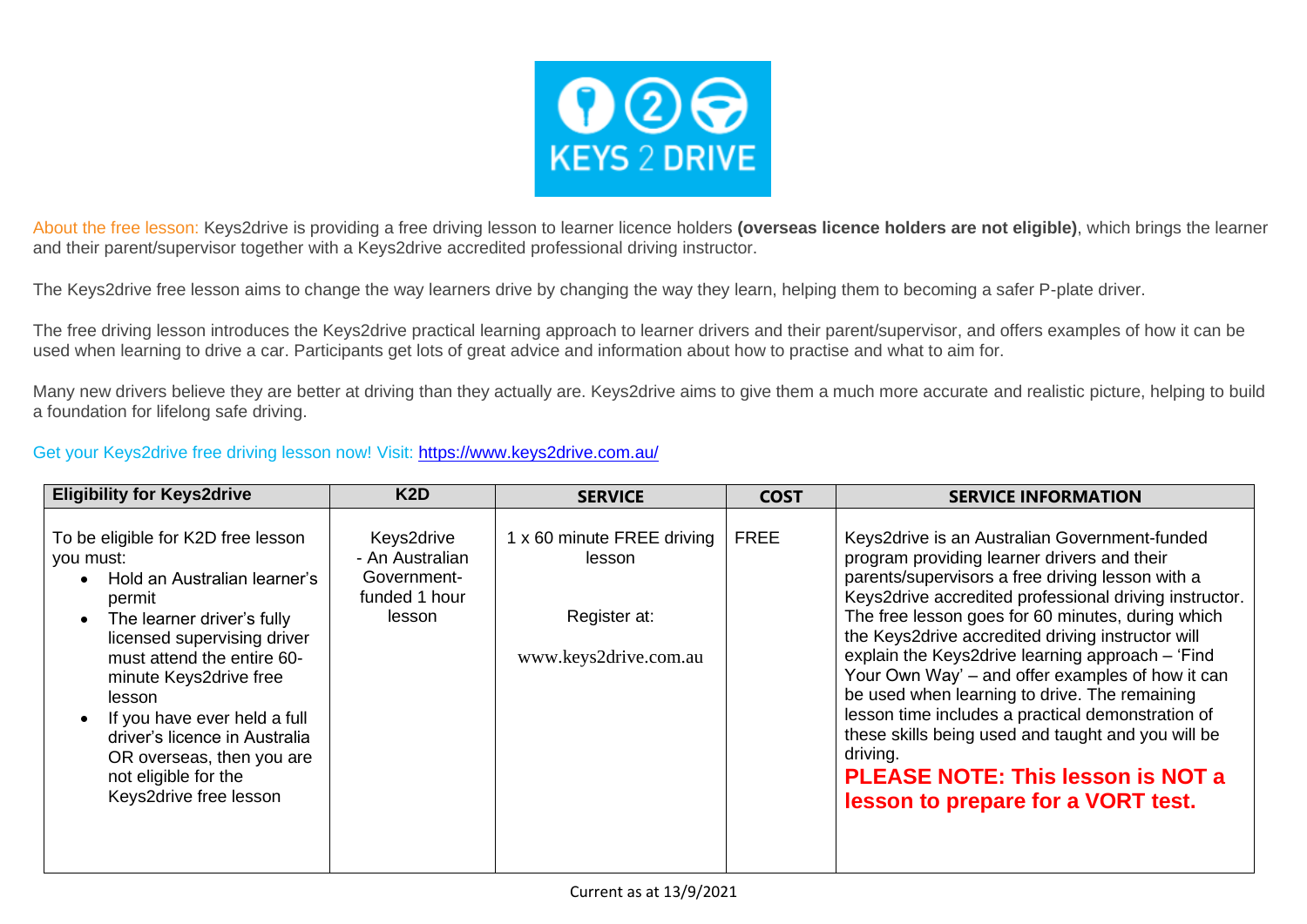| <b>CBT&amp;A</b> - Competency Based Training & Assessment (known as 'Logbook')                                                                                                                                                                                                                                                                                                                                                                                                         |                                             |                                                                                |                     |                                                                                                                                 |  |
|----------------------------------------------------------------------------------------------------------------------------------------------------------------------------------------------------------------------------------------------------------------------------------------------------------------------------------------------------------------------------------------------------------------------------------------------------------------------------------------|---------------------------------------------|--------------------------------------------------------------------------------|---------------------|---------------------------------------------------------------------------------------------------------------------------------|--|
| <b>Eligibility for P1 Provisional</b>                                                                                                                                                                                                                                                                                                                                                                                                                                                  | <b>CBT&amp;A (Logbook)</b>                  | <b>SERVICE</b>                                                                 |                     | <b>SERVICE INFORMATION</b>                                                                                                      |  |
| Licence                                                                                                                                                                                                                                                                                                                                                                                                                                                                                |                                             |                                                                                |                     |                                                                                                                                 |  |
| To gain your P1 Provisional Licence<br>you must:<br>Hold a Learner's Permit for at<br>least 12 months if under 25<br>years of age, or at least 6<br>months if aged 25 or above<br>Be 17 years or older; and<br>Have completed at least 75<br>hours (including 15 hours night<br>driving) with a Qualified<br>Supervising Driver.<br>Pass a Hazard Perception<br>Test<br>However, you may attempt your final<br>drive in Competency Based Training &<br>Assessment (CBT&A) at any time. | Pay as you go                               | 1 x 60 minute driving lesson                                                   | \$100               | Lesson with a CBT&A Authorised Examiner<br>(Student must stay with same Authorised Examiner<br>throughout lessons + assessment) |  |
|                                                                                                                                                                                                                                                                                                                                                                                                                                                                                        | CBT&A<br>- Final Drive<br><b>Assessment</b> | 1 x Final Drive Assessment<br>- allow up to 1 hour & 15<br>minutes to complete | \$205               | Lesson with a CBT&A Authorised Examiner                                                                                         |  |
|                                                                                                                                                                                                                                                                                                                                                                                                                                                                                        | Package                                     | 7 x 60 minute driving<br>lessons + Final Drive                                 | \$870<br>*Save \$35 | Lessons with a CBT&A Authorised Examiner<br>+ final drive required to complete CBT&A<br>assessment                              |  |

# **ALL PACKAGE HOURS/PRICES QUOTED ARE A 'GUIDE' FOR STUDENTS TO ACHIEVE A SUCCESSFUL OUTCOME THERE IS NO 'GAURANTEED' AMOUNT OF LESSONS TO PASS - EVERY STUDENT'S SKILL LEVEL IS DIFFERENT IF EXTRA HOURS ARE REQUIRED OUR TRAINERS/ASSESSORS WILL ADVISE**

| <b>Booking Procedure</b>                                                                                                                                                                                                                                                                                                                                                                                                                                                                                                                                                                                                                                                                                                                                                                                                                                               | <b>Fees &amp; Refund Policy</b>                                                                                                                                                                                                                                                                                                                                                                                                                                                                                                                                                                                                                                                                                                                                                                                                                                                                                                                                    |
|------------------------------------------------------------------------------------------------------------------------------------------------------------------------------------------------------------------------------------------------------------------------------------------------------------------------------------------------------------------------------------------------------------------------------------------------------------------------------------------------------------------------------------------------------------------------------------------------------------------------------------------------------------------------------------------------------------------------------------------------------------------------------------------------------------------------------------------------------------------------|--------------------------------------------------------------------------------------------------------------------------------------------------------------------------------------------------------------------------------------------------------------------------------------------------------------------------------------------------------------------------------------------------------------------------------------------------------------------------------------------------------------------------------------------------------------------------------------------------------------------------------------------------------------------------------------------------------------------------------------------------------------------------------------------------------------------------------------------------------------------------------------------------------------------------------------------------------------------|
| Phone our office on 8821 3340 or attend our office in person to discuss<br>service required/dates & times available for you<br>All bookings require payment at the time of making the booking (not at the<br>time of service) so please be ready to make a payment via one of the following<br>payment methods: Cash, Card(can do via phone), Bank transfer, Website payment,<br>Afterpay or Openpay<br>Our banking details if required:<br>Account Name: Accustom Consulting Pty Ltd<br><b>BSB Number: 105 004</b><br>Account Number: 076 924 640<br>Reference: "Your Name"<br>Remittance/notification email: accustomconsulting@gmail.com<br>If you have an employment service or employer funding your booking, a<br>payment after invoicing or receiving a Purchase Order is still required to be<br>received prior to your service being booked into our calendar | When a service is cancelled by Accustom Consulting, then a full refund of fees may<br>apply. In this situation, participants will be notified of alternative opportunities.<br>Where a participant fails to attend without notifying Accustom Consulting at<br>least 72 hours (3 FULL BUSINESS DAYS) prior to the service commencing,<br>there may be no refund of fees or ability to re-schedule the service.<br>Management can offer a rescheduling fee depending on service & timeframe.<br>Accustom Consulting are unable to accept responsibility for changes to<br>individual personal circumstances.<br>Some fees are non-refundable after payment, if resources have been provided (eg.<br>Training kits/testing fees/credit transaction fees.)<br>Refunds for Special Circumstances are the discretion of the Manager.<br>Training or Course positions can only be secured once payment is confirmed<br>received.<br>Thank you kindly, The Accustom Team. |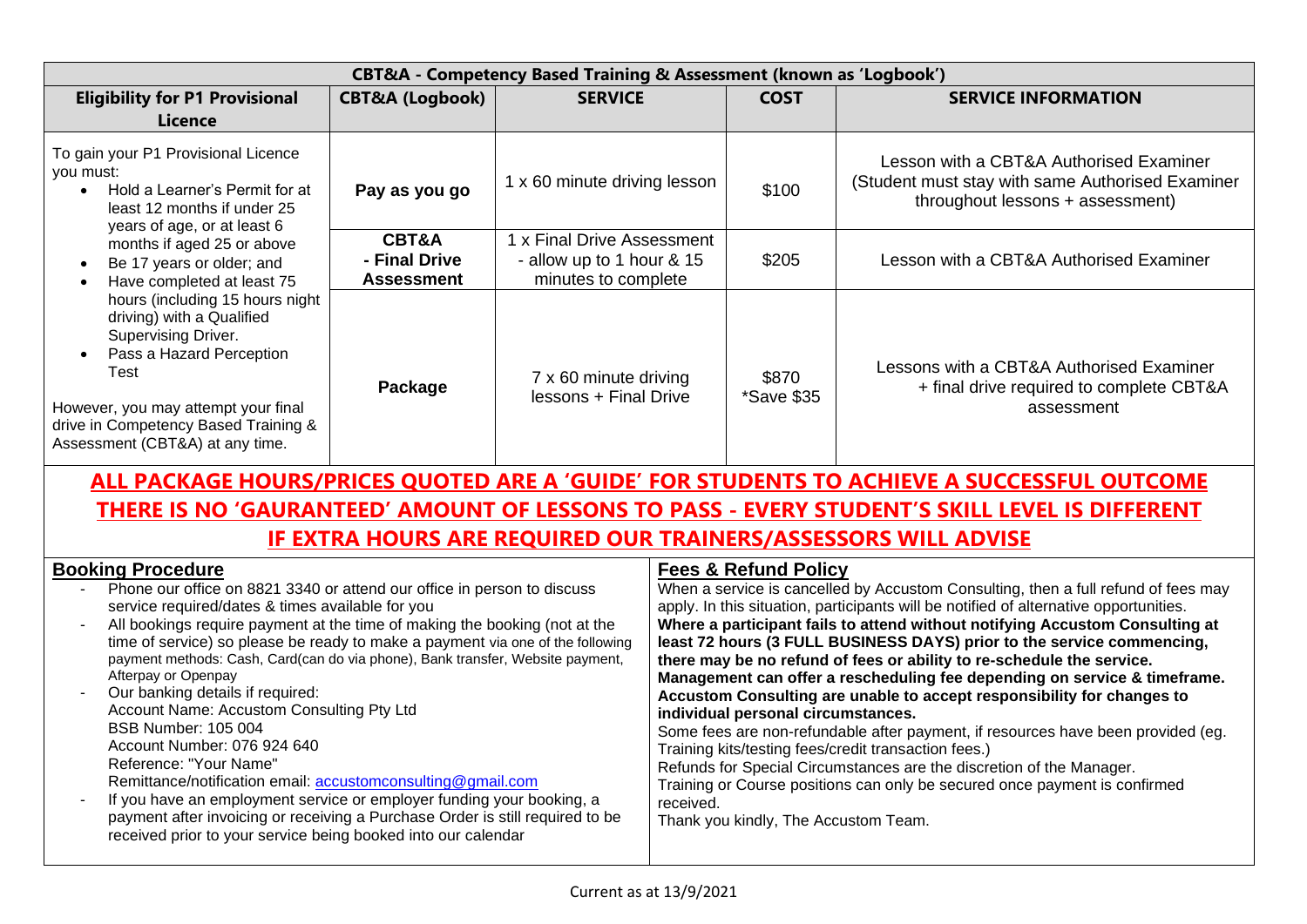| <b>VORT (Vehicle On Road Testing/Training)</b>                                                                                                                                                                                                                                                                                                                                                                                                                                                                                                                                                                                                                                                                                                                                                                                                                                                                       |                                          |                                              |           |                                                                                                               |                                                                                                                                                                                                                                                                                                                                                                                                                                                                                                                                                                                                                                                                                                                                                                                                                                                                         |
|----------------------------------------------------------------------------------------------------------------------------------------------------------------------------------------------------------------------------------------------------------------------------------------------------------------------------------------------------------------------------------------------------------------------------------------------------------------------------------------------------------------------------------------------------------------------------------------------------------------------------------------------------------------------------------------------------------------------------------------------------------------------------------------------------------------------------------------------------------------------------------------------------------------------|------------------------------------------|----------------------------------------------|-----------|---------------------------------------------------------------------------------------------------------------|-------------------------------------------------------------------------------------------------------------------------------------------------------------------------------------------------------------------------------------------------------------------------------------------------------------------------------------------------------------------------------------------------------------------------------------------------------------------------------------------------------------------------------------------------------------------------------------------------------------------------------------------------------------------------------------------------------------------------------------------------------------------------------------------------------------------------------------------------------------------------|
| <b>Eligibility for P1 Provisional</b>                                                                                                                                                                                                                                                                                                                                                                                                                                                                                                                                                                                                                                                                                                                                                                                                                                                                                | <b>VORT</b>                              | <b>SERVICE</b>                               |           | <b>COST</b>                                                                                                   | <b>SERVICE INFORMATION</b>                                                                                                                                                                                                                                                                                                                                                                                                                                                                                                                                                                                                                                                                                                                                                                                                                                              |
| <b>Licence</b>                                                                                                                                                                                                                                                                                                                                                                                                                                                                                                                                                                                                                                                                                                                                                                                                                                                                                                       |                                          |                                              |           |                                                                                                               |                                                                                                                                                                                                                                                                                                                                                                                                                                                                                                                                                                                                                                                                                                                                                                                                                                                                         |
| To gain your P1 Provisional Licence<br>you must:<br>Hold a Learner's Permit for at<br>$\bullet$<br>least 12 months if under 25<br>years of age, or at least 6<br>months if aged 25 or above<br>Be 17 years or older; and<br>Have completed at least 75<br>hours (including 15 hours night<br>driving) with a Qualified<br>Supervising Driver.                                                                                                                                                                                                                                                                                                                                                                                                                                                                                                                                                                        | Pay as you go                            | 1 x 60 minute driving lesson                 |           | \$100                                                                                                         | Training and practice with a Motor Driving Instructor                                                                                                                                                                                                                                                                                                                                                                                                                                                                                                                                                                                                                                                                                                                                                                                                                   |
|                                                                                                                                                                                                                                                                                                                                                                                                                                                                                                                                                                                                                                                                                                                                                                                                                                                                                                                      | <b>VORT</b><br>(Vehicle On Road<br>Test) | 1 x 60 minute VORT test                      |           | \$205                                                                                                         | Practical driving test with a VORT Authorised Examiner<br>(Please note: If you have not completed any training<br>lessons with Accustom, we will not allow a VORT to be<br>booked until a lesson has occurred so we know you are<br>safe & ready to attempt a VORT                                                                                                                                                                                                                                                                                                                                                                                                                                                                                                                                                                                                      |
| Pass a Hazard Perception<br>Test<br>However, you may attempt your<br>Vehicle On Road Test (VORT) at any<br>time.                                                                                                                                                                                                                                                                                                                                                                                                                                                                                                                                                                                                                                                                                                                                                                                                     | Package                                  | 4 x 60 minute driving lessons<br>+ VORT test |           | \$585<br>*Save \$20                                                                                           | Training and practice with a Motor Driving Instructor<br>and a practical driving test with a VORT Authorised<br>Examiner                                                                                                                                                                                                                                                                                                                                                                                                                                                                                                                                                                                                                                                                                                                                                |
| ALL PACKAGE HOURS/PRICES QUOTED ARE A 'GUIDE' FOR STUDENTS TO ACHIEVE A SUCCESSFUL OUTCOME                                                                                                                                                                                                                                                                                                                                                                                                                                                                                                                                                                                                                                                                                                                                                                                                                           |                                          |                                              |           |                                                                                                               |                                                                                                                                                                                                                                                                                                                                                                                                                                                                                                                                                                                                                                                                                                                                                                                                                                                                         |
| THERE IS NO 'GAURANTEED' AMOUNT OF LESSONS TO PASS - EVERY STUDENT'S SKILL LEVEL IS DIFFERENT                                                                                                                                                                                                                                                                                                                                                                                                                                                                                                                                                                                                                                                                                                                                                                                                                        |                                          |                                              |           |                                                                                                               |                                                                                                                                                                                                                                                                                                                                                                                                                                                                                                                                                                                                                                                                                                                                                                                                                                                                         |
| <b>IF EXTRA HOURS ARE REQUIRED OUR TRAINERS/ASSESSORS WILL ADVISE</b>                                                                                                                                                                                                                                                                                                                                                                                                                                                                                                                                                                                                                                                                                                                                                                                                                                                |                                          |                                              |           |                                                                                                               |                                                                                                                                                                                                                                                                                                                                                                                                                                                                                                                                                                                                                                                                                                                                                                                                                                                                         |
| <b>Booking Procedure</b><br>Phone our office on 8821 3340 or attend our office in person to discuss<br>service required/dates & times available for you<br>All bookings require payment at the time of making the booking (not at the<br>$\blacksquare$<br>time of service) so please be ready to make a payment via one of the following<br>payment methods: Cash, Card(can do via phone), Bank transfer, Website payment,<br>Afterpay or Openpay<br>Our banking details if required:<br>Account Name: Accustom Consulting Pty Ltd<br><b>BSB Number: 105 004</b><br>Account Number: 076 924 640<br>Reference: "Your Name"<br>Remittance/notification email: accustomconsulting@gmail.com<br>If you have an employment service or employer funding your booking, a<br>payment after invoicing or receiving a Purchase Order is still required to be<br>received prior to your service being booked into our calendar |                                          |                                              | received. | <b>Fees &amp; Refund Policy</b><br>individual personal circumstances.<br>Thank you kindly, The Accustom Team. | When a service is cancelled by Accustom Consulting, then a full refund of fees may<br>apply. In this situation, participants will be notified of alternative opportunities.<br>Where a participant fails to attend without notifying Accustom Consulting at<br>least 72 hours (3 FULL BUSINESS DAYS) prior to the service commencing,<br>there may be no refund of fees or ability to re-schedule the service.<br>Management can offer a rescheduling fee depending on service & timeframe.<br>Accustom Consulting are unable to accept responsibility for changes to<br>Some fees are non-refundable after payment, if resources have been provided (eg.<br>Training kits/testing fees/credit transaction fees.)<br>Refunds for Special Circumstances are the discretion of the Manager.<br>Training or Course positions can only be secured once payment is confirmed |